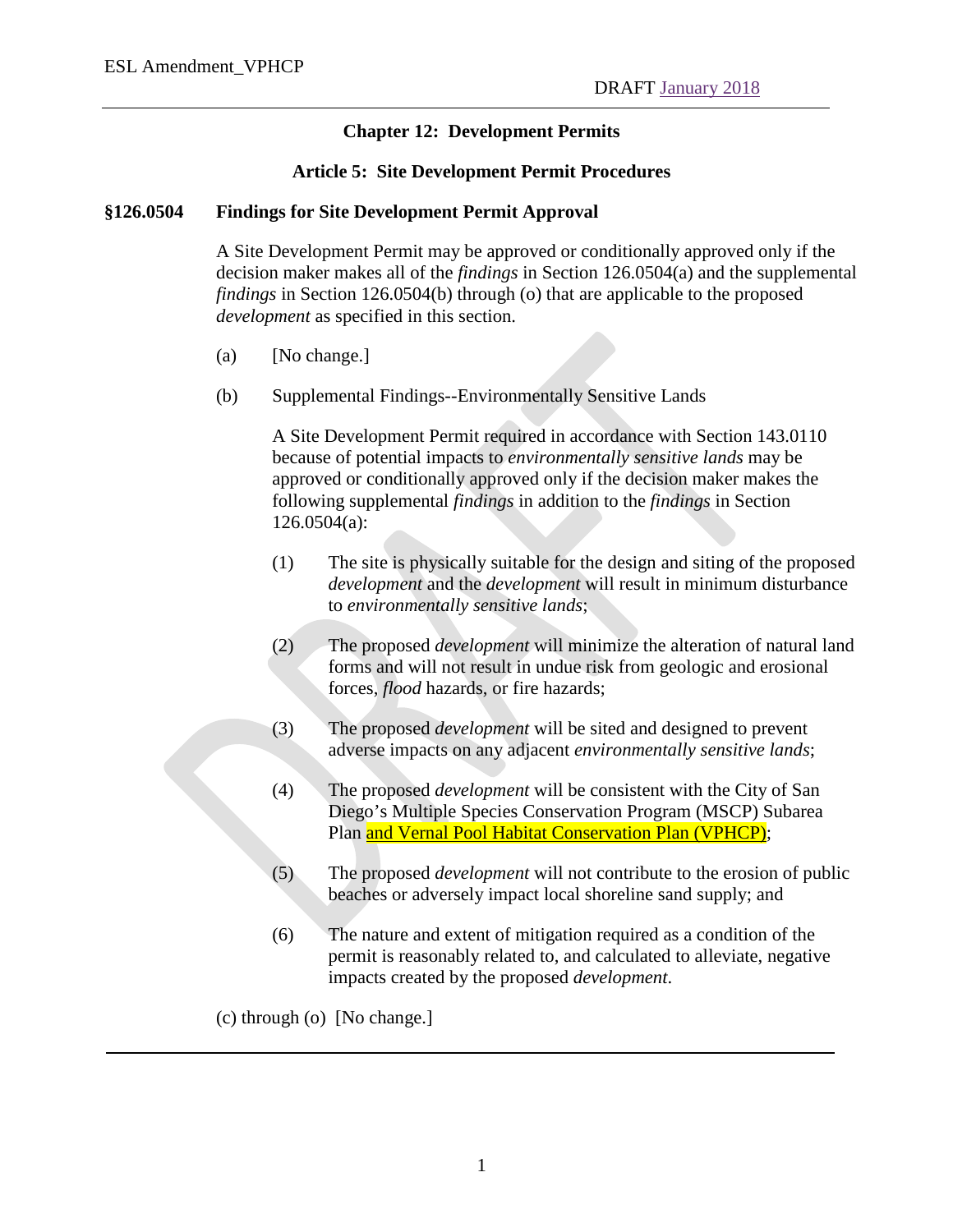# **Chapter 14: General Regulations**

### **Article 3: Supplemental Development Regulations**

### **§143.0101 Purpose of Environmentally Sensitive Lands Regulations**

The purpose of these regulations is to protect, preserve and, where damaged restore, the *environmentally sensitive lands* of San Diego and the viability of the species supported by those lands. These regulations are intended to assure that *development,*  including, but not limited to *coastal development* in the Coastal Overlay Zone, occurs in a manner that protects the overall quality of the resources and the natural and topographic character of the area, encourages a sensitive form of *development*, retains biodiversity and interconnected habitats, maximizes physical and visual public access to and along the shoreline, and reduces hazards due to *flooding* in specific areas while minimizing the need for construction of *flood* control facilities. These regulations are intended to protect the public health, safety, and welfare while employing regulations that are consistent with sound resource conservation principles and the rights of private property owners.

It is further intended for the Development Regulations for Environmentally Sensitive Lands and accompanying Biology, Steep Hillside, and Coastal Bluffs and Beaches Guidelines to serve as standards for the determination of impacts and mitigation under the California Environmental Quality Act and the California Coastal Act. These standards will also serve to implement the Multiple Species Conservation Program (MSCP) and Vernal Pool Habitat Conservation Plan (VPHCP) by placing priority on the preservation of biological resources within the **Multiple-Habitat Multi-**Habitat Planning Area (*MHPA*), as identified in the City of San Diego *MSCP*  **Subarea Plan Subarea Plan and VPHCP.** The habitat based level of protection which will result through implementation of the **Multiple Habitat Planning Area** *MHPA* is intended to meet the mitigation obligations of the Covered Species addressed. In certain circumstances, this level of protection may satisfy mitigation obligations for other species not covered under the Multiple Species Conservation Program *MSCP*  **Subarea Plan** but determined to be sensitive pursuant to the CEQA review process. This determination will be addressed in the environmental documentation.

### **§143.0110 When Environmentally Sensitive Lands Regulations Apply**

This Division applies to all proposed *development* when *environmentally sensitive lands* are present on the *premises*.

- (a) [No change.]
- (b) Table 143-01A identifies the appropriate development regulations, the required decision process, and the permitted uses applicable to various types of *development* proposals that propose to encroach into *environmentally sensitive lands* or that do not qualify for an exemption pursuant to Section 143.0110(c).

(1) through (5) [No change.]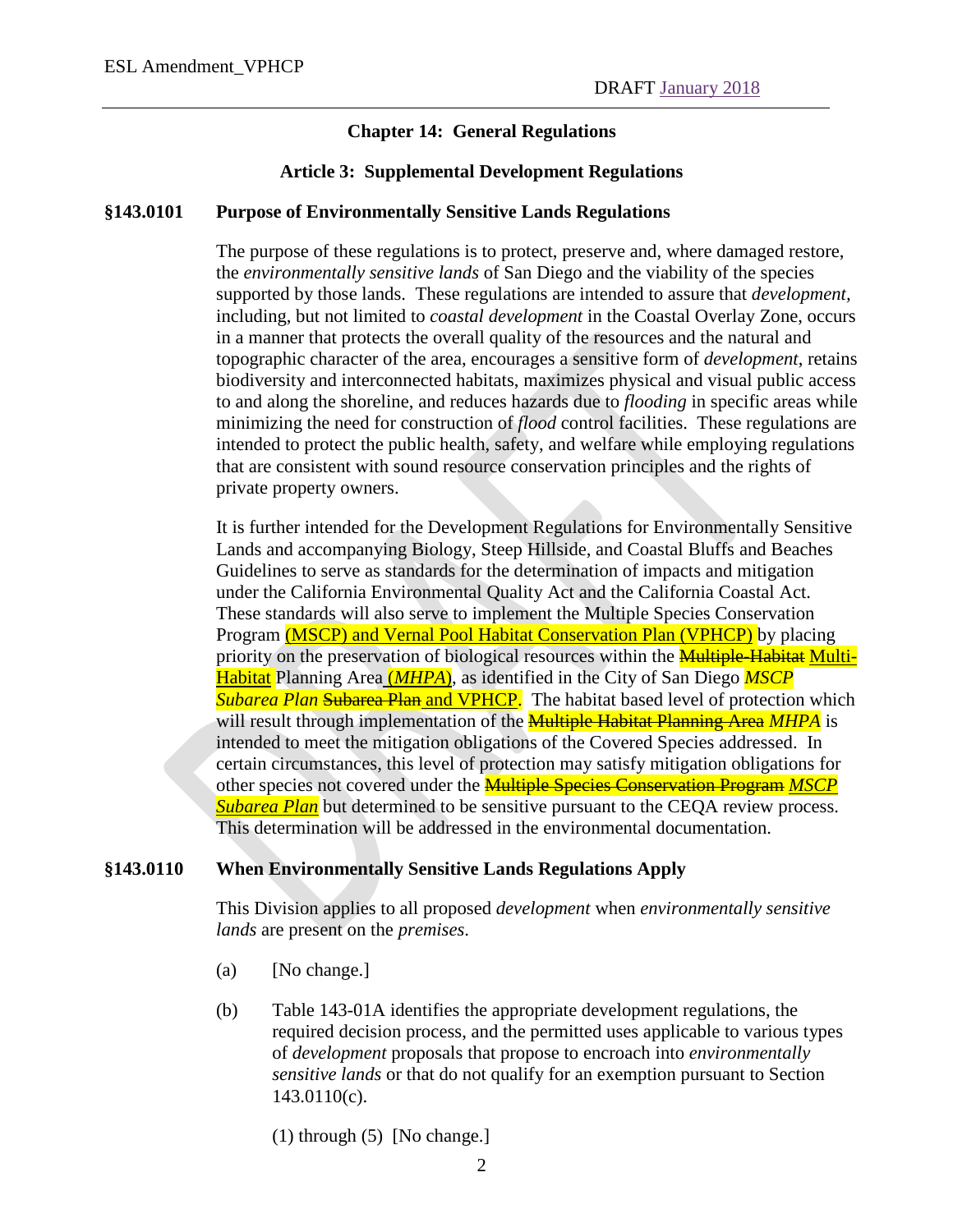| Applicability of Environmentally Sensitive Lands Regulations                                                     |                       |                                              |                                                                                                               |                                |                                                                         |                                   |  |  |  |
|------------------------------------------------------------------------------------------------------------------|-----------------------|----------------------------------------------|---------------------------------------------------------------------------------------------------------------|--------------------------------|-------------------------------------------------------------------------|-----------------------------------|--|--|--|
| <b>Environmentally Sensitive Lands Potentially Impacted by Project</b>                                           |                       |                                              |                                                                                                               |                                |                                                                         |                                   |  |  |  |
| <b>Type of</b><br>Development<br>Proposal                                                                        |                       | Wetlands,<br>listed species<br>habitat $(1)$ | <b>Other Sensitive</b><br><b>Biological Resources</b><br>other than Wetlands<br>and listed species<br>habitat | <b>Steep Hillsides</b>         | <b>Sensitive Coastal</b><br><b>Bluffs and Coastal</b><br><b>Beaches</b> | Floodplains                       |  |  |  |
| 1. Single dwelling<br><i>units</i> on<br>individual lots<br>equal to or less<br>than 15,000<br>square feet $(2)$ | $\mathbf R$           | $143.0141(a)$ , (b)                          | 143.0141                                                                                                      | 143.0142<br>except $(a)^{(5)}$ | 143.0143, 143.0144                                                      | 143.0145<br>143.0146              |  |  |  |
|                                                                                                                  | $\overline{P}$        | NDP/Process<br>Two                           | NDP/<br>Process Two                                                                                           | NDP/<br>Process Two            | SDP/<br>Process Three                                                   | NDP/<br>Process Two               |  |  |  |
|                                                                                                                  | U                     | 143.0130(d),(e)                              |                                                                                                               |                                | $143.0130(a)$ , (b)                                                     | 143.0130(c)                       |  |  |  |
| Single dwelling<br>2.                                                                                            | ${\bf R}$             | 143.0141(a), (b)                             | 143.0141                                                                                                      | 143.0142                       | 143.0143, 143.0144                                                      | 143.0145                          |  |  |  |
| units on lots or<br>multiple lots<br>totaling more<br>than 15,000<br>square feet                                 | $\overline{P}$        | SDP/<br>Process Three                        | SDP/<br>Process Three                                                                                         | SDP/<br>Process Three          | SDP/<br>Process Three                                                   | SDP/Process<br>Three              |  |  |  |
|                                                                                                                  | U                     | 143.0130(d),(e)                              |                                                                                                               |                                | $143.0130(a)$ , (b)                                                     | 143.0130(c)                       |  |  |  |
| 3. Multiple<br>dwelling unit and<br>non-residential<br>development and<br>public works<br>projects               | $\mathbf R$           | $143.0141(a)$ , (b)                          | 143.0141                                                                                                      | 143.0142                       | 143.0143, 143.0144                                                      | 143.0145<br>143.0146              |  |  |  |
|                                                                                                                  | $\overline{P}$        | SDP/Process<br>Three                         | SDP/Process Three                                                                                             | SDP/Process<br>Three           | SDP/Process Three                                                       | SDP/Process<br>Three              |  |  |  |
|                                                                                                                  | $\mathbf U$           | 143.0130(d), (e)                             |                                                                                                               |                                | $143.0130(a)$ , (b)                                                     | 143.0130(c)                       |  |  |  |
| 4. Any subdivision<br>of a <i>premises</i>                                                                       | R                     | $143.0141(a)$ , (b)                          | 143.0141                                                                                                      | $143.0142^{(3)}$               | 143.0143, 143.0144                                                      | 143.0145<br>143.0146              |  |  |  |
|                                                                                                                  | $\overline{P}$        | SDP/<br>Process Four                         | SDP/<br>Process Four                                                                                          | SDP/<br>Process Four           | SDP/<br>Process Four                                                    | SDP/<br>Process Four              |  |  |  |
|                                                                                                                  | $\mathbf U$           | 143.0130(d),(e)                              |                                                                                                               |                                | $143.0130(a)$ , (b)                                                     | 143.0130(c)                       |  |  |  |
| 5. Project-specific<br>land use plans                                                                            | $\overline{\text{R}}$ | 143.0115                                     | 143.0141(a),(b), 143.0141, 143.0115                                                                           | 143.0142,<br>143.0115          | 143.0143, 143.0144,<br>143.0115                                         | 143.0115,<br>143.0145<br>143.0146 |  |  |  |
|                                                                                                                  | P                     | SDP/Process<br>Four/Five                     | SDP/<br>Process Four/Five                                                                                     | SDP/Process<br>Four/Five       | SDP/<br>Process Four/Five                                               | SDP/Process<br>Four/Five          |  |  |  |
|                                                                                                                  | U                     | 143.0130(d),(e)                              |                                                                                                               |                                | $143.0130(a)$ , (b)                                                     | 143.0130(c)                       |  |  |  |

# **Table 143-01A Applicability of Environmentally Sensitive Lands Degulation**<br>Applicability of Environmentally Sensitive Lands Degulations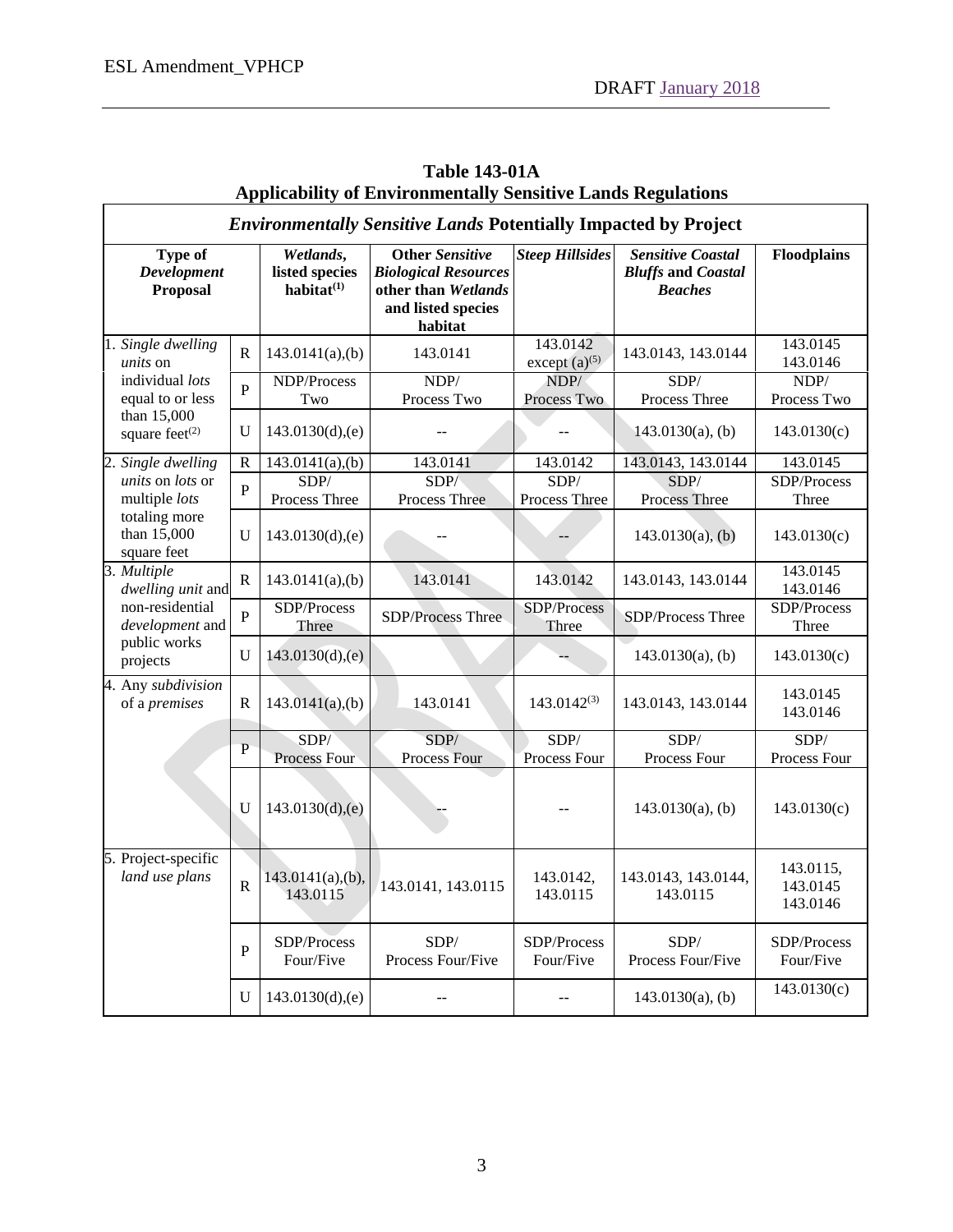| 6. Any development<br>that proposes<br>deviations from<br>any portion of the<br>Environmentally<br>Sensitive Lands<br>Regulations,<br>except capital<br>improvement<br>program projects | ${\bf R}$      | $143.0141(a)$ , (b),<br>143.0150    | 143.0141, 143.0150       | 143.0142,<br>$143.0150^{(4)}$       | 143.0143, 143.0144,<br>143.0150 | 143.0145,<br>143.0146<br>143.0150  |
|-----------------------------------------------------------------------------------------------------------------------------------------------------------------------------------------|----------------|-------------------------------------|--------------------------|-------------------------------------|---------------------------------|------------------------------------|
|                                                                                                                                                                                         | $\overline{P}$ | SDP/Process<br>Four                 | SDP/<br>Process Four     | SDP/<br>Process Four                | SDP/<br>Process Four            | SDP/<br>Process Four               |
|                                                                                                                                                                                         | U              | $143.0130(d),(e)-$                  |                          |                                     | $143.0130(a)$ , (b)             | 143.0130(c)                        |
| 7. Development<br>other than single<br>dwelling units on<br>individual lots,<br>that proposes<br>alternative<br>compliance for<br>development area<br>in steep hillsides.               | ${\bf R}$      |                                     |                          | 143.0142<br>except (a),<br>143.0151 |                                 |                                    |
|                                                                                                                                                                                         | $\overline{P}$ |                                     |                          | SDP/<br>Process Four                |                                 |                                    |
|                                                                                                                                                                                         | U              |                                     |                          |                                     | $-$                             |                                    |
| 8. Any capital<br>improvement<br>program project<br>determined to be<br>in compliance<br>with the<br>Environmentally<br>Sensitive Lands<br>Regulations<br>without deviation             | $\, {\bf R}$   | $143.0141(a)$ ,<br>(b)              | 143.0141                 | 143.0142                            | 143.0143, 143.0144              | 143.0145,<br>143.0146              |
|                                                                                                                                                                                         | $\overline{P}$ | SDP/<br>Process CIP-Two             | SDP/<br>Process CIP-Two  | SDP/Process<br>CIP-Two              | SDP/Process CIP-<br>Two         | SDP/Process<br>CIP-Two             |
|                                                                                                                                                                                         | $\overline{U}$ | 143.0130(d),<br>(e)                 |                          |                                     | $143.0130(a)$ , (b)             | 143.0130(c)                        |
| 9 Any capital<br>improvement<br>program project<br>that deviates<br>from the<br>Environmentally<br><b>Sensitive Lands</b><br>Regulations                                                | ${\bf R}$      | $143.0141(a)$ ,<br>(b),<br>143.0150 | 143.0141, 143.0150       | 143.0142,<br>$143.0150^{(4)}$       | 143.0143, 143.0144,<br>143.0150 | 143.0145,<br>143.0146,<br>143.0150 |
|                                                                                                                                                                                         | $\overline{P}$ | SDP/<br>Process CIP-Five            | SDP/<br>Process CIP-Five | SDP/<br>Process CIP-<br>Five        | SDP/Process CIP-<br>Five        | SDP/Process<br>CIP-Five            |
|                                                                                                                                                                                         |                |                                     |                          |                                     |                                 |                                    |

| <b>Legend to Table 143-01A</b> |                                                                                 |  |  |  |
|--------------------------------|---------------------------------------------------------------------------------|--|--|--|
|                                | Development regulation sections (in addition to Section 143.0140) applicable to |  |  |  |
|                                | the environmentally sensitive lands present.                                    |  |  |  |
|                                | Type of Permit/Decision process required.                                       |  |  |  |
|                                | Neighborhood Development Permit (NDP)                                           |  |  |  |
|                                | Site Development Permit (SDP)                                                   |  |  |  |
|                                | Regulations that identify permitted uses when they are different than the       |  |  |  |
|                                | applicable zone due to the environmentally sensitive lands present.             |  |  |  |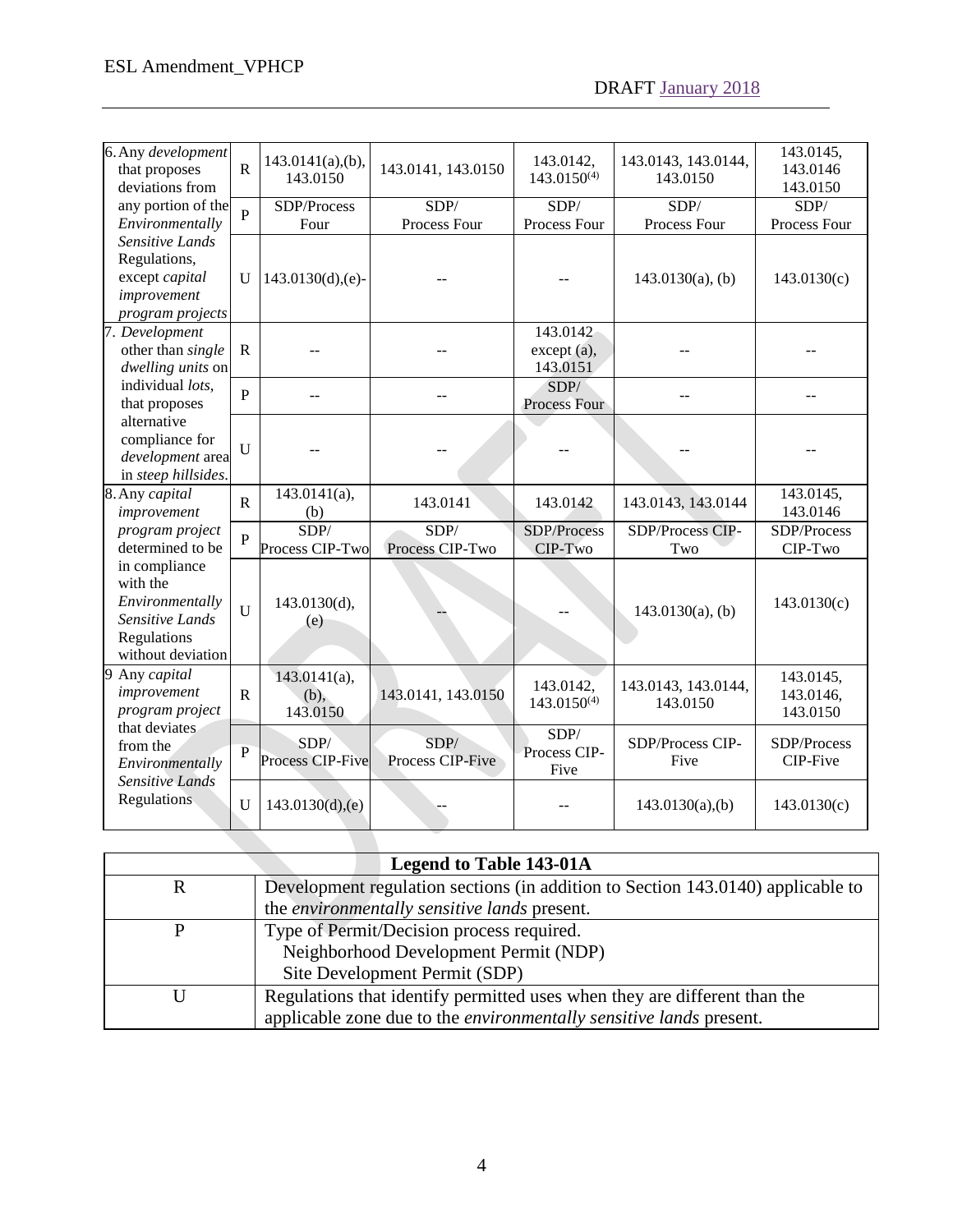Footnotes to Table 143-01A

<sup>1</sup> State and federal laws and regulations regulate adverse impacts to *wetlands* and listed species habitat. The City does not have incidental take authorization for listed species within federal jurisdictional waters, except for vernal pool species covered under the VPHCP.

 $2$  through  $5$  [No change.]

- $(c)$  A Neighborhood Development Permit or Site Development Permit is not required for the following *development* activity:
	- (1) through (9) [No change.]

### **§143.0111** Limited Exceptions from Environmentally Sensitive Lands Regulations

The following *development* activities require a Neighborhood Development Permit or Site Development Permit in accordance with Table 143-01A, but the applicable development regulations are modified as indicated:

- (a) through (c) [No change.]
- (d) Outside the Coastal Overlay Zone, City linear utility projects are exempt from the development area regulations of the OR-1-2 zone in Section 131.0250(b) and the development area regulations for *steep hillsides* in Section 143.0142(a) and for *sensitive biological resources* in Section  $143.0141\frac{d}{d}(a)(5)$ .
- (e) through (h) [No change.]
- (i) Public linear trail and public maintenance access projects are exempt from the development area regulations of the OR-1-2 zone in Section 131.0250(b) and the development area regulations for *steep hillsides* in Section 143.0142(a) and for *sensitive biological resources* in Section  $143.0141\frac{d}{d}(a)(5)$ .

through **§143.0140** [No change.]

### **§143.0141 Development Regulations for Sensitive Biological Resources**

*Development* that proposes *encroachment* into *sensitive biological resources* or that does not qualify for an exemption pursuant to Section 143.0110(c) requires a *development permit* in accordance with Table 143-01A, unless exempted pursuant to Section  $143.0110(c)$ ; and is subject to the following regulations and the Biology Guidelines in the Land Development Manual.

(a) General Regulations for *Sensitive Biological Resources*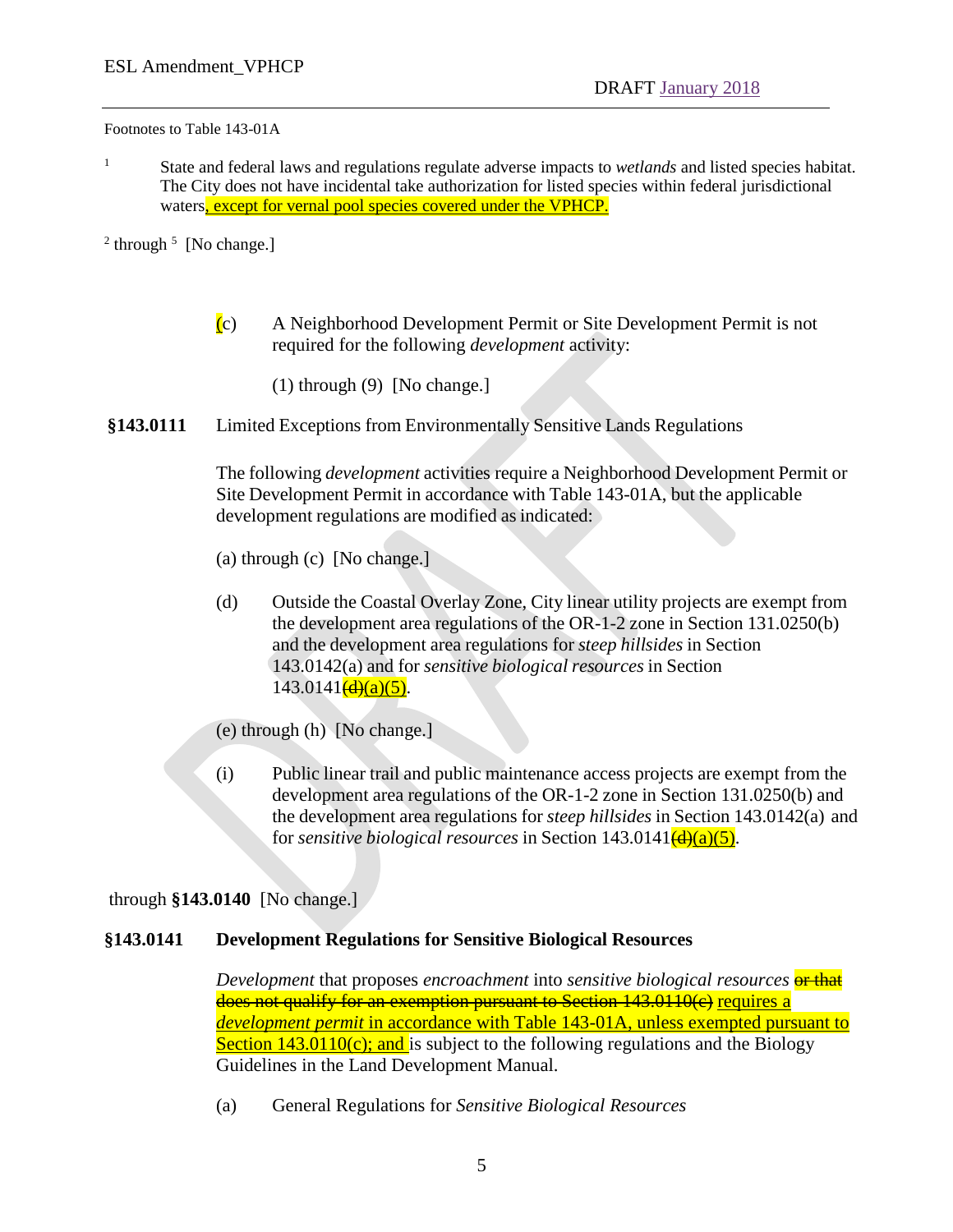- (1) All *development* occurring in *sensitive biological resources* is subject to a site-specific impact analysis conducted by a qualified Biologist, in accordance with the Biology Guidelines in the Land Development Manual. The impact analysis shall evaluate impacts to *sensitive biological resources* and CEQA sensitive species. The analysis shall determine the corresponding mitigation, where appropriate, and the requirements for protection and management. Mitigation may include any of the following, as appropriate to the nature and extent of the impact:
	- (A) [No change.]
	- (B) Dedication of a covenant of easement in favor of the City of San Diego, the California Department of Fish and Game Wildlife and the U.S. Fish and Wildlife Service for either:
		- (i)  $\frac{a_n}{a_n}$  An off-site location with long-term viability and biological values equal to or greater than the impacted site, and with limited right of entry for habitat management, as necessary; or
		- (ii) **on-site On-site** creation of new habitat, or enhancement of existing degraded habitat, with limited right of entry for habitat management, as necessary. The location of the easement must have long-term viability and biological values equal to or greater than the impacted site.
	- (C) [No change.]
- (2) [No change.]
- (3) *Sensitive biological resources* that are outside of the allowable development area on a *premises*, or are acquired as off-site mitigation as a condition of permit issuance, are to be left in a natural state and used only for those passive activities allowed as a condition of permit approval. If the land is not dedicated in fee to the City, identification of permissible passive activities and any other conditions of the permit shall be incorporated into a covenant of easement that shall be recorded against title to the property, in accordance with procedures set forth in **section** Section 143.0152. The U.S. Fish and Wildlife Service and the California Department of Fish and **Game Wildlife** are to be named as third party beneficiaries to any covenant of easement recorded pursuant to this section.
- (4) Inside and adjacent to the *MHPA*, all *development* proposals shall be consistent with the *MSCP Subarea Plan* and VPHCP.
- (5) Projects Located Inside the *MHPA*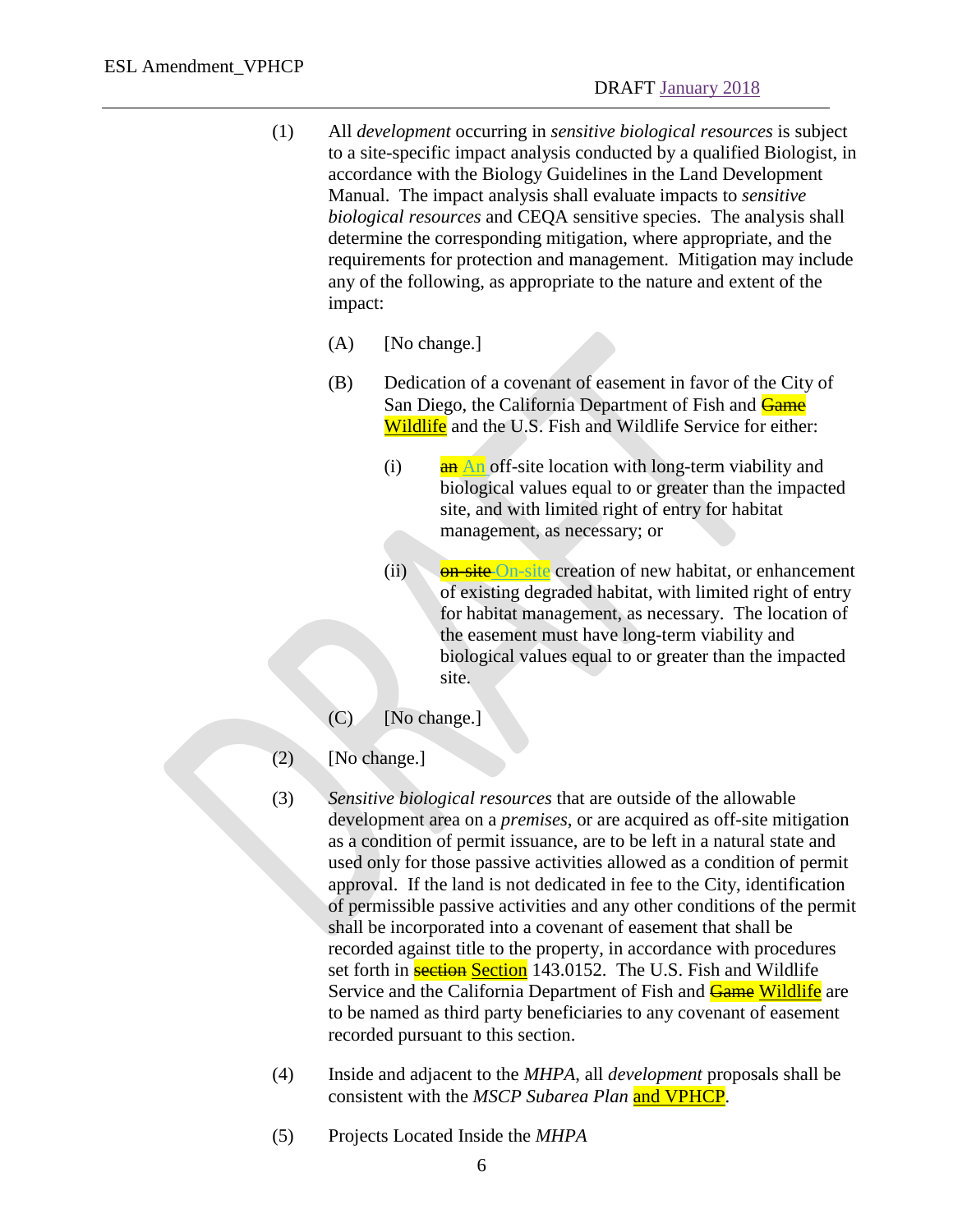- (A) *Development* is permitted only in accordance with the regulations set forth in the OR-1-2 zone, pursuant to **section** Section 131.0250(b), unless exempted from the **development** *development* area regulations pursuant to **section** Section 143.0111.
- (B) Any change of an agricultural use to a non-agricultural use is subject to the development area regulations of **section** Section  $143.0141(a)(5)(A)$ . Existing agricultural operations that exceed the allowable development area may remain as agricultural use only and do not count as part of the allowable **development** *development* area.
- (C) *Development* of a *premises* containing wetlands is subject to Section 143.0141(b). Any *development* with impacts to wetlands, including vernal pools and road pools with listed fairy shrimp, is required to process a deviation in accordance with Section 143.0150(d).
- (6) Projects Located Outside of the *MHPA*
	- (A) *Development* of lands that are designated as open space in the applicable *land use plan* and zoned OR-1-1 is permitted only if necessary to achieve the allowable development area, in accordance with **section Section** 131.0250(a).
	- (B) *Encroachment* into *sensitive biological resources* is not limited, except as set forth in section 143.0141 (a)(6)(A) and *Development* of a *premises* containing wetlands is subject to Section 143.0141(b).
	- (C) Outside the Coastal Overlay Zone, impacts to vernal pools and road pools with listed fairy shrimp are not subject to Section 143.0150(d) if mitigated in accordance with the Biology Guidelines and VPHCP.
- (7) Narrow Endemic Species

[No change.]

- (b) Wetland Regulations
	- (1) State and federal law regulates adverse impacts to *wetlands* and listed species habitat. The *applicant* shall confer, when applicable, with the U.S. Army Corps of Engineers, U.S. Fish & Wildlife Service and/or California Department of Fish and **Game Wildlife** before any public hearing for the *development* proposal.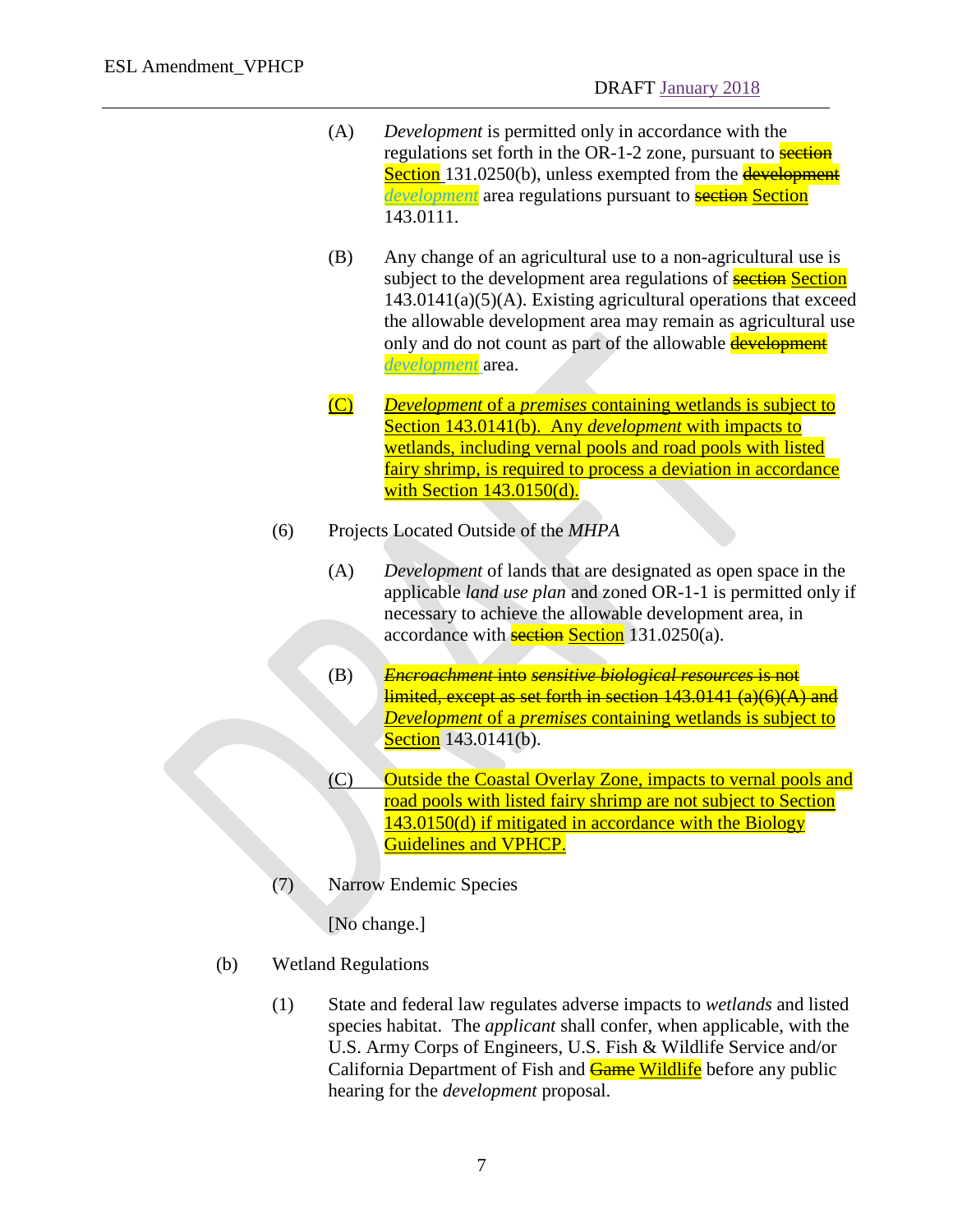- (2) The applicant shall solicit input from U.S. Army Corps of Engineers, U.S. Fish & Wildlife Service and/or California Department of Fish and Game Wildlife on impact avoidance, minimization, mitigation and buffer requirements, including the need for upland transitional habitat.
- (3) The applicant shall, to the maximum extent feasible, incorporate U.S. Army Corps of Engineers, U.S. Fish & Wildlife Service and/or California Department of Fish and **Game Wildlife** recommendations into the *development* proposal prior to the first public hearing.
- (4) [No change.]
- (5) Impacts to *wetlands* shall be avoided, except where permitted in accordance with Section 143.0141(b)(6). A *wetland buffer* shall be maintained around all *wetlands* as appropriate to protect the functions and values of the *wetlands*. In the Coastal Overlay Zone the applicant shall provide a minimum 100-foot buffer, unless a lesser or greater buffer is warranted as determined through the process described in this section.
- (6) Outside the Coastal Overlay Zone, *encroachment* into a vernal pool is allowed outside of the MHPA where the *development* is consistent with the Biology Guidelines and VPHCP. Such *development* is not considered a deviation to the wetland regulations.

**§143.0142** through **§143.0146** [No change.]

### **§143.0150 Deviations from Environmentally Sensitive Lands Regulations**

Plans submitted in accordance with this section shall, to the maximum extent feasible comply with the regulations of this division. If a proposed *development* does not comply with all applicable development regulations of this division and a deviation is requested as indicated in Table 143-01A, the **Planning Commission decision maker** may approve, conditionally approve, or deny the proposed Site Development Permit in accordance with **Process Four, subject to** the following:

(a) through (c) [No change.]

- (d) Deviations to the wetland regulations of this Division for *development* located **outside of the Coastal Overlay Zone in Section 143.0141(b)** shall not be granted unless the *development* is located outside of the Coastal Overlay Zone and qualifies to be processed as one of the three options set forth in the following regulations and in accordance with the Biology Guidelines in the Land Development Manual:
	- (1) Essential Public Projects Option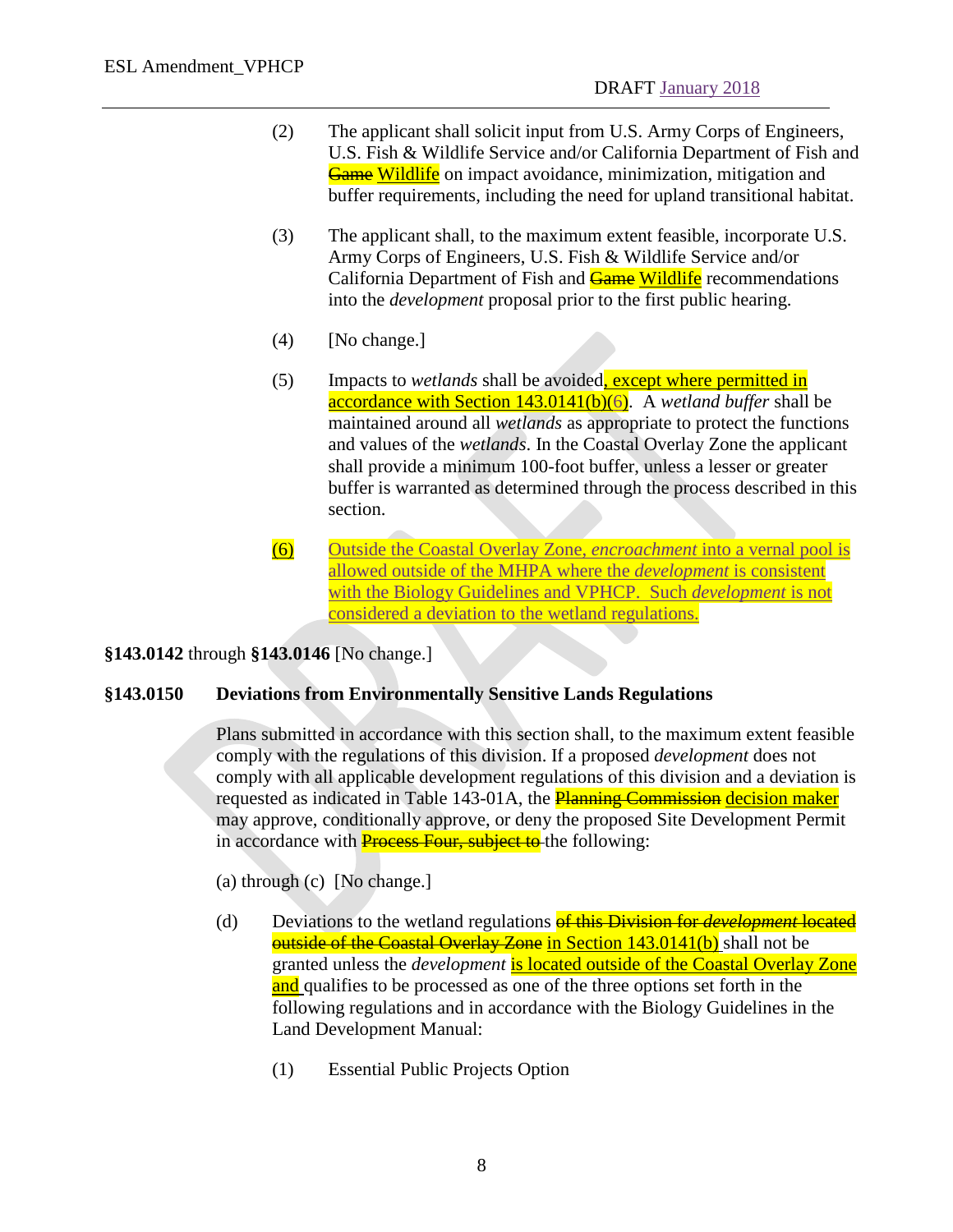- (A) A deviation may only be requested for an Essential Public Project where no feasible alternative exists that would avoid impacts to wetlands.
- (B) For the purpose of this section, Essential Public Projects shall include:
	- (i) Any public project identified in an adopted *land use plan* or implementing document and identified on the Essential Public Projects List adopted by Resolution No. R-307377 as Appendix III to the Biology Guidelines; or
	- (ii) Linear infrastructure, including but not limited to major roads and *land use plan* circulation element roads and facilities including bike lanes, water and sewer pipelines including appurtenances, and stormwater conveyance systems including appurtenances; or
	- (iii) Maintenance of existing public infrastructure; or
	- (iv) State and federally mandated projects.
- (2) Economic Viability Option

A deviation may be requested to preserve economically viable use of a property that would otherwise be deprived by a strict application of the regulations. Such a deviation shall be the minimum necessary to achieve economically viable use of the property and shall avoid wetland resources to the maximum extent practicable.

- (3) Biologically Superior Option
- (A) A deviation may be requested to achieve a superior biological result which would provide long term biological benefit and a net increase in quality and viability (functions and value), relative to existing conditions or the project originally proposed by the applicant, and long term biological benefit.
- (B) Wetland resources that would be impacted by the project shall be demonstrated to be of low biological quality.

**§143.0151** [No change.]

### **§143.0152 Covenants of Easements Pursuant to Environmentally Sensitive Lands Regulations**

As authorized by California Government Code **Section section** 65871, the owner of any *premises* affected by issuance of a permit under this division as described in